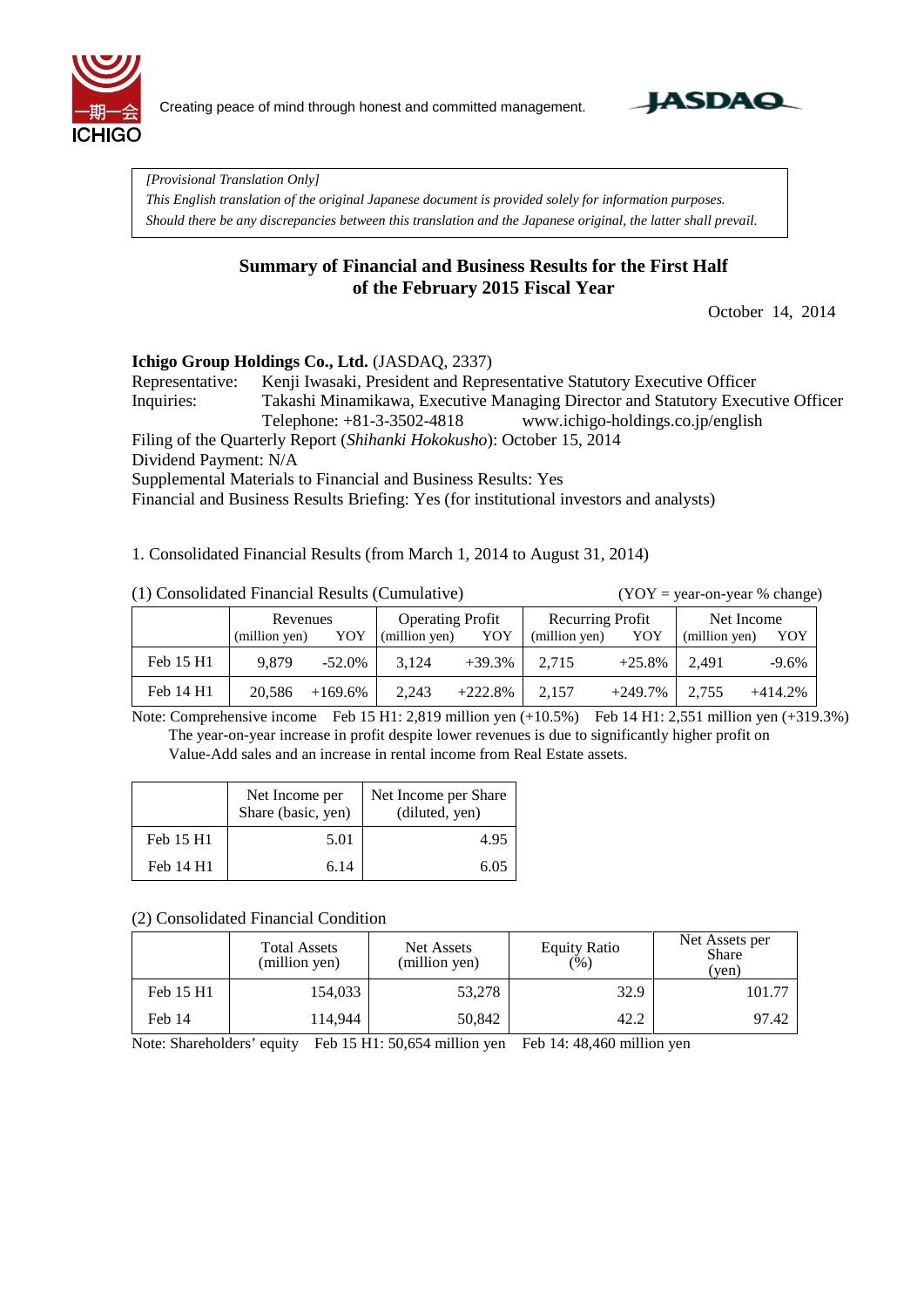#### 2. Dividends

|                      |                  | Dividend per Share (yen) |                         |                          |                |  |  |  |  |  |  |  |
|----------------------|------------------|--------------------------|-------------------------|--------------------------|----------------|--|--|--|--|--|--|--|
|                      | First<br>Ouarter | Second<br><b>Ouarter</b> | Third<br><b>Ouarter</b> | Fourth<br><b>Ouarter</b> | Fiscal<br>Year |  |  |  |  |  |  |  |
| Feb 14               |                  | O                        |                         | 1.10                     | 1.10           |  |  |  |  |  |  |  |
| Feb 15               |                  | 0                        |                         |                          |                |  |  |  |  |  |  |  |
| Feb 15<br>(Expected) |                  |                          | -                       | 1.30                     | 1.30           |  |  |  |  |  |  |  |

Note: Changes since the previously announced forecast: None

3. Consolidated Forecast for the February 2015 Fiscal Year (from March 1, 2014 to February 28, 2015)

| $(YOY = year-on-year % change)$ |                                    |          |                                                 |          |                                   |          |  |  |  |  |
|---------------------------------|------------------------------------|----------|-------------------------------------------------|----------|-----------------------------------|----------|--|--|--|--|
|                                 | Revenues<br>(million yen)<br>YOY   |          | <b>Operating Profit</b><br>(million yen)<br>YOY |          | Recurring Profit<br>(million yen) | YOY      |  |  |  |  |
| Feb 15 FY                       | 42,000                             | $+19.7%$ | 7,700                                           | $+96.8%$ | 6,500                             | $+80.7%$ |  |  |  |  |
|                                 | Net Income<br>(million yen)<br>YOY |          | Net Income per Share<br>(Yen)                   |          |                                   |          |  |  |  |  |
| Feb 15 FY                       | 6,055                              | $+33.8%$ |                                                 | 12.16    |                                   |          |  |  |  |  |

Note 1: Changes in the forecast during the period: None

Note 2: Net Income per Share for FY15 is based on the average number of outstanding shares for FY15 assuming the number of outstanding shares as of September 30, 2014 remains unchanged throughout FY15.

- 4. Other
- (1) Changes in significant consolidated subsidiaries (material changes in scope of consolidation): Yes One new subsidiary: GK Omori Holdings *Tokumei Kumiai*
- (2) Application of accounting treatment specific to interim consolidated financial statements: None
- (3) Changes in accounting standards/principles, changes in accounting estimates, and revisions to previous financial statements
	- (i) Changes in accounting standards/principles: Yes
	- (ii) Changes in accounting principles other than the above: None
	- (iii) Changes in accounting estimates: None
	- (iv) Revisions of previous financial statements: None
- (4) Number of outstanding shares (common shares)
	- (i) Number of outstanding shares including treasury shares

| Feb 15 H1: | 499,516,200   |
|------------|---------------|
| Feb $14$ : | 499, 432, 200 |

(ii) Number of treasury shares

| Feb 15 H1: | 1,757,000 |
|------------|-----------|
| Feb $14$ : | 1,978,000 |

(iii) Average number of outstanding shares Feb 15 H1: 497,609,934 Feb 14 H1: 448,959,503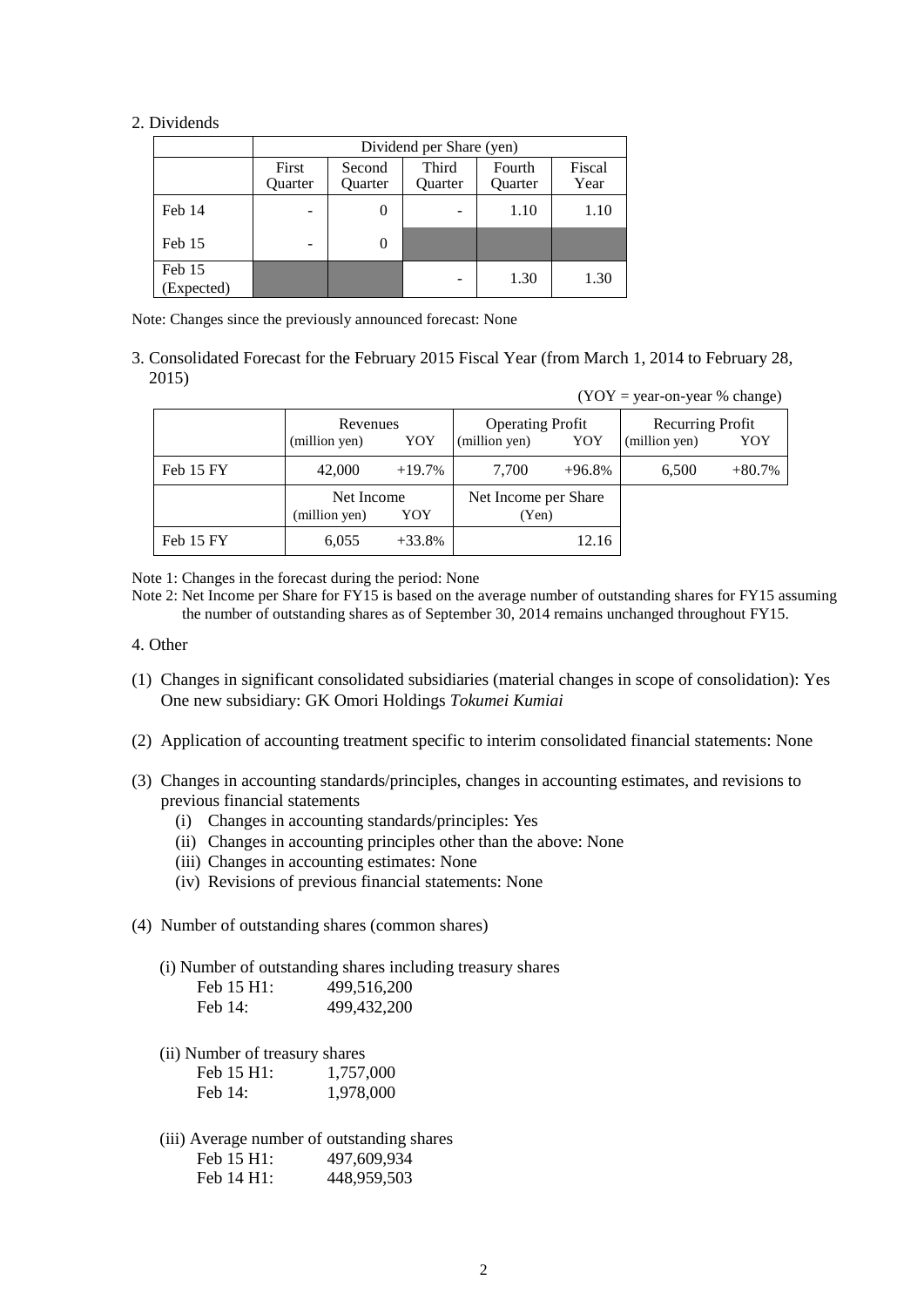Note: On September 1, 2013, Ichigo split each of its shares into 200 shares. For ease of comparison, the numbers of outstanding shares reflect the stock split

\*Statement on Quarterly Review Procedures in accordance with the Financial Instruments and Exchange Law (FIEL)

While this financial summary is not required to be reviewed under the FIEL review procedures, the Company has nonetheless completed such FIEL review procedures.

\*Explanation on Appropriate Use of Earnings Projection

Forward-looking statements contained in these materials are based on judgments regarding information that was available to the Company and the Group as of the announcement date. However, these statements involve risk and uncertainties. Therefore, please note that actual earnings may differ significantly from the indicated earnings projection as a result of various factors.

#### 5. Segment Information

(i) Segment Overview

Starting from the previous fiscal period, to improve earnings transparency and reflect changes in the Company's earnings structure such as the expansion of its clean energy business, asset acquisition to support Ichigo REIT's growth, and a substantial increase in investments in value-add and prime real estate, the Company has changed its segment disclosure from the previous two segments to the below five segments.

"Asset management" generates fee income via the management of the Ichigo REIT and private funds and other fee-generating real estate services related to the sourcing, financing, operation, property management, facility management, and disposition of real estate assets.

"Real Estate" generates on-going rental income for the Company as a real estate owner/operator. Specifically, the Company either owns and operates real estate over the long term or holds assets on a short-term basis on behalf of Ichigo REIT until Ichigo REIT is able to acquire the assets.

"Value-Add" generates rental income and capital gains by deploying the Company's expertise to acquire, add value to, and sell real estate assets at a profit.

"Clean Energy" generates long-term income primarily via megasolar power production.

"Other" is primarily legacy securities investments that are not related to the above four segments.

The Company has reflected these changes in the previous year's first half segment information.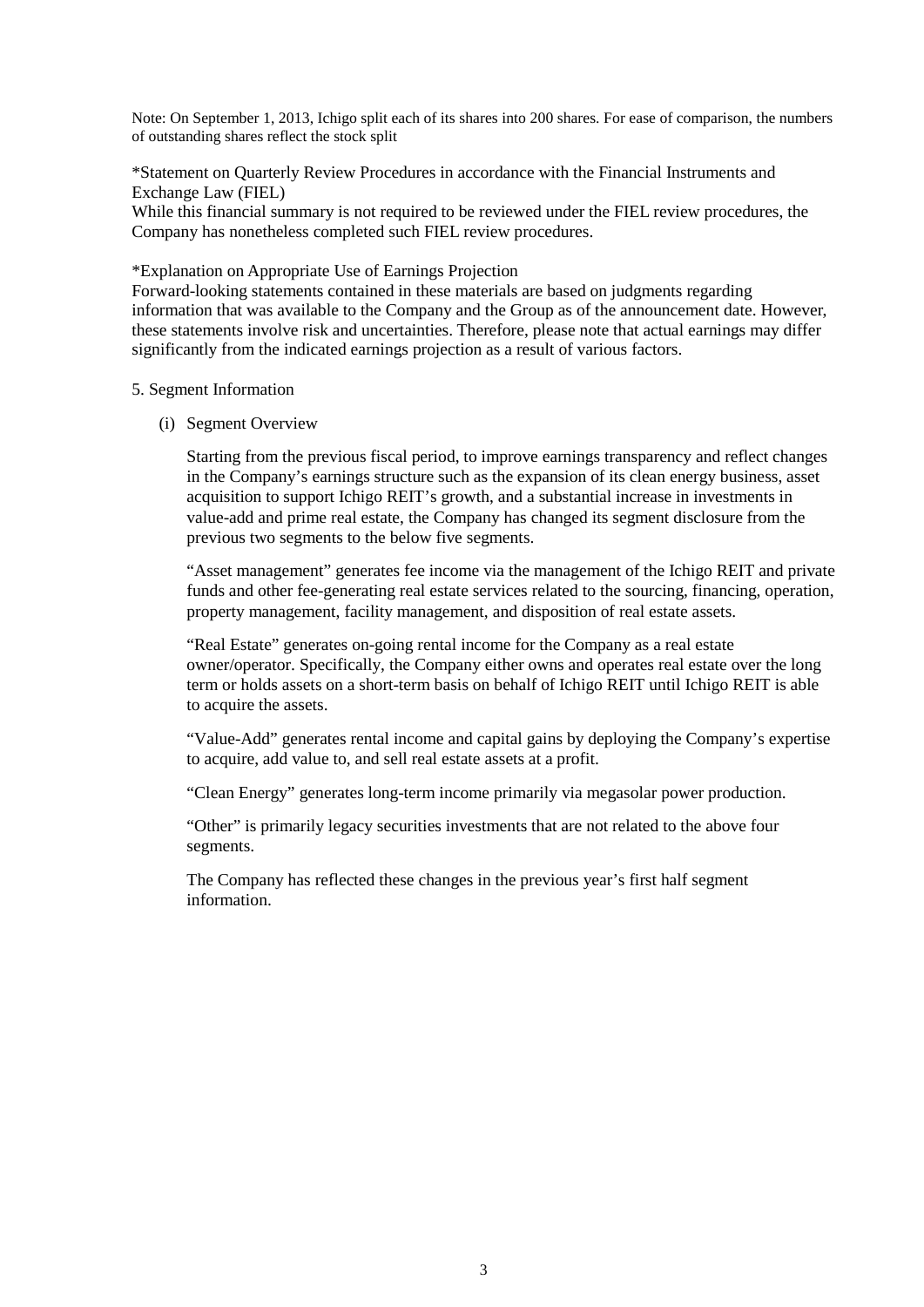#### (ii) Revenues, P&L, Assets,Liabilities and Other Items by Segment

### Previous February 2014 H1 Cumulative (from March 1, 2013 to August 31, 2013)

|                                                                       | Segment                  |                          |                          |                          |                              |                              |                          | Amount                                                                    |
|-----------------------------------------------------------------------|--------------------------|--------------------------|--------------------------|--------------------------|------------------------------|------------------------------|--------------------------|---------------------------------------------------------------------------|
|                                                                       | Asset<br>Management      | Real Estate              | Value-Add                | Clean<br>Energy          | Other                        | Total                        | Adjustment<br>(Note 2)   | Recorded in<br>Consolidated<br>Financial<br><b>Statements</b><br>(Note 1) |
| Revenues<br>Revenues from External<br>Customers                       | 2,129                    | 2,559                    | 15,185                   | 43                       | 666                          | 20,586                       | $\overline{\phantom{a}}$ | 20,586                                                                    |
| <b>Inter-Segment Revenues</b><br>or Reclassifications                 | 394                      | $\overline{0}$           | $\overline{0}$           | 3                        | $\overline{\phantom{a}}$     | 398                          | (398)                    |                                                                           |
| Total                                                                 | 2,524                    | 2,560                    | 15,186                   | 46                       | 666                          | 20,985                       | (398)                    | 20,586                                                                    |
| <b>Segment Profits or Losses</b><br>$(-)$                             | 584                      | 683                      | 1,187                    | (140)                    | 123                          | 2,438                        | (195)                    | 2,243                                                                     |
| <b>Segment Assets</b>                                                 | 2,758                    | 29,863                   | 40,962                   | 1,723                    | 5,743                        | 81,052                       | 7,032                    | 88,085                                                                    |
| Others                                                                |                          |                          |                          |                          |                              |                              |                          |                                                                           |
| Depreciation                                                          | 4                        | 103                      | 6                        | 3                        | $\overline{\phantom{a}}$     | 116                          | 8                        | 124                                                                       |
| Impairment loss                                                       | $\overline{\phantom{a}}$ | $\overline{\phantom{a}}$ | $\overline{\phantom{a}}$ | $\overline{\phantom{a}}$ | $\qquad \qquad \blacksquare$ | $\qquad \qquad \blacksquare$ | $\overline{\phantom{a}}$ |                                                                           |
| Increase in property, plant<br>and equipment and<br>intangible assets |                          | 4,971                    | $\overline{\phantom{a}}$ | 1,142                    | $\mathbf{0}$                 | 6,115                        | 3                        | 6,118                                                                     |

(Million Yen)

(Note 1) Segment Profits or Losses are calculated for each segment from consolidated operating profit.

(Note 2) The Adjustment to Segment Profits or Losses (-195 million yen) reflects transaction eliminations and company expenses that were not allocated to the segments. The Adjustment to Segment Assets (7,032 million yen) reflects company assets, such as cash and reserves, that were not allocated to the segments. The Adjustment to Depreciation (8 million yen) reflects depreciation of company assets that were not allocated to the segments. The Adjustment to Increase in Property, Plant and Equipment and Intangible assets (3 million yen) reflects company assets that were not allocated to the segments.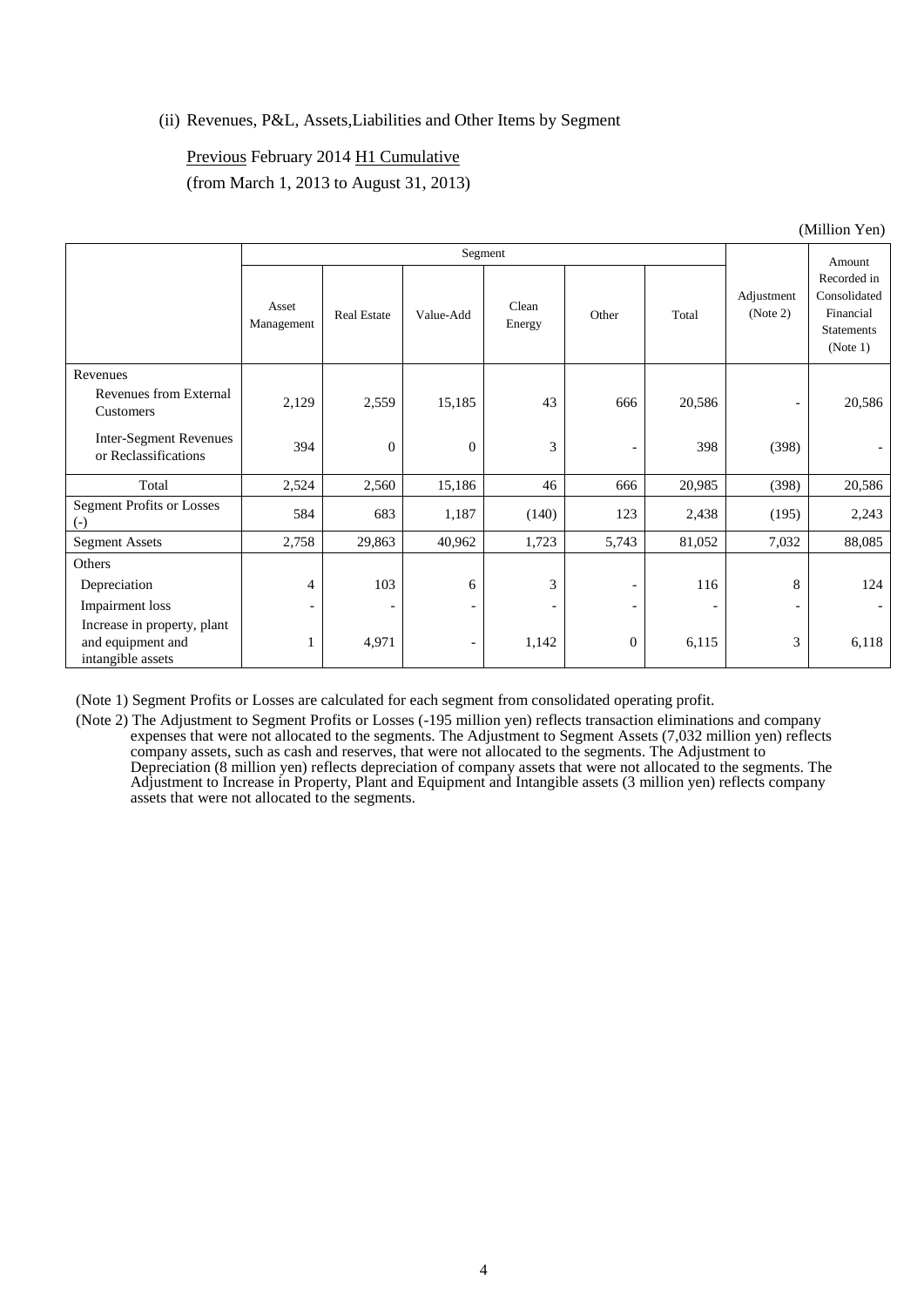### Current February 2015 H1 Cumulative (from March 1, 2014 to August 31, 2014)

(Million Yen)

|                                                                       | Segment                  |                          |                          |                          |                          |         |                          | Amount                                                                    |
|-----------------------------------------------------------------------|--------------------------|--------------------------|--------------------------|--------------------------|--------------------------|---------|--------------------------|---------------------------------------------------------------------------|
|                                                                       | Asset<br>Management      | <b>Real Estate</b>       | Value-Add                | Clean<br>Energy          | Other                    | Total   | Adjustment<br>(Note 2)   | Recorded in<br>Consolidated<br>Financial<br><b>Statements</b><br>(Note 1) |
| Revenues                                                              |                          |                          |                          |                          |                          |         |                          |                                                                           |
| Revenues from External<br>Customers                                   | 2,042                    | 2,435                    | 5,082                    | 294                      | 24                       | 9,879   | $\overline{\phantom{a}}$ | 9,879                                                                     |
| Inter-Segment Activities<br>or Reclassifications                      | 434                      | 1                        | $\mathbf{0}$             | $\overline{\phantom{a}}$ | $\mathbf{0}$             | 436     | (436)                    |                                                                           |
| Total                                                                 | 2,477                    | 2,436                    | 5,082                    | 294                      | 24                       | 10,315  | (436)                    | 9,879                                                                     |
| <b>Segment Profits or Losses</b><br>$(-)$                             | 208                      | 1,377                    | 1,881                    | (43)                     | (23)                     | 3,401   | (277)                    | 3,124                                                                     |
| <b>Segment Assets</b>                                                 | 2,758                    | 51,185                   | 72,866                   | 9,484                    | 5,523                    | 141,818 | 12,214                   | 154,033                                                                   |
| Others                                                                |                          |                          |                          |                          |                          |         |                          |                                                                           |
| Depreciation                                                          | 5                        | 136                      | 33                       | 76                       | $\overline{\phantom{a}}$ | 251     | 10                       | 262                                                                       |
| Impairment loss                                                       | $\overline{\phantom{a}}$ | $\overline{\phantom{a}}$ | $\overline{\phantom{a}}$ |                          | $\overline{\phantom{a}}$ |         |                          |                                                                           |
| Increase in property, plant<br>and equipment and<br>intangible assets | 4                        | 2,165                    | 6,684                    | 2,996                    | $\overline{\phantom{a}}$ | 11,851  | 13                       | 11,865                                                                    |

(Note 1) Segment Profits or Losses are calculated for each segment from consolidated operating profit.

(Note 2) The Adjustment to Segment Profits or Losses (-277 million yen) reflects transaction eliminations and company expenses that were not allocated to the segments. The Adjustment to Segment Assets (12,214 million yen) reflects company assets, such as cash and reserves, that were not allocated to the segments. The Adjustment to Depreciation (10 million yen) reflects depreciation of company assets that were not allocated to the segments. The Adjustment to Increase in Property, Plant and Equipment and Intangible assets (13 million yen) reflects company assets that were not allocated to the segments.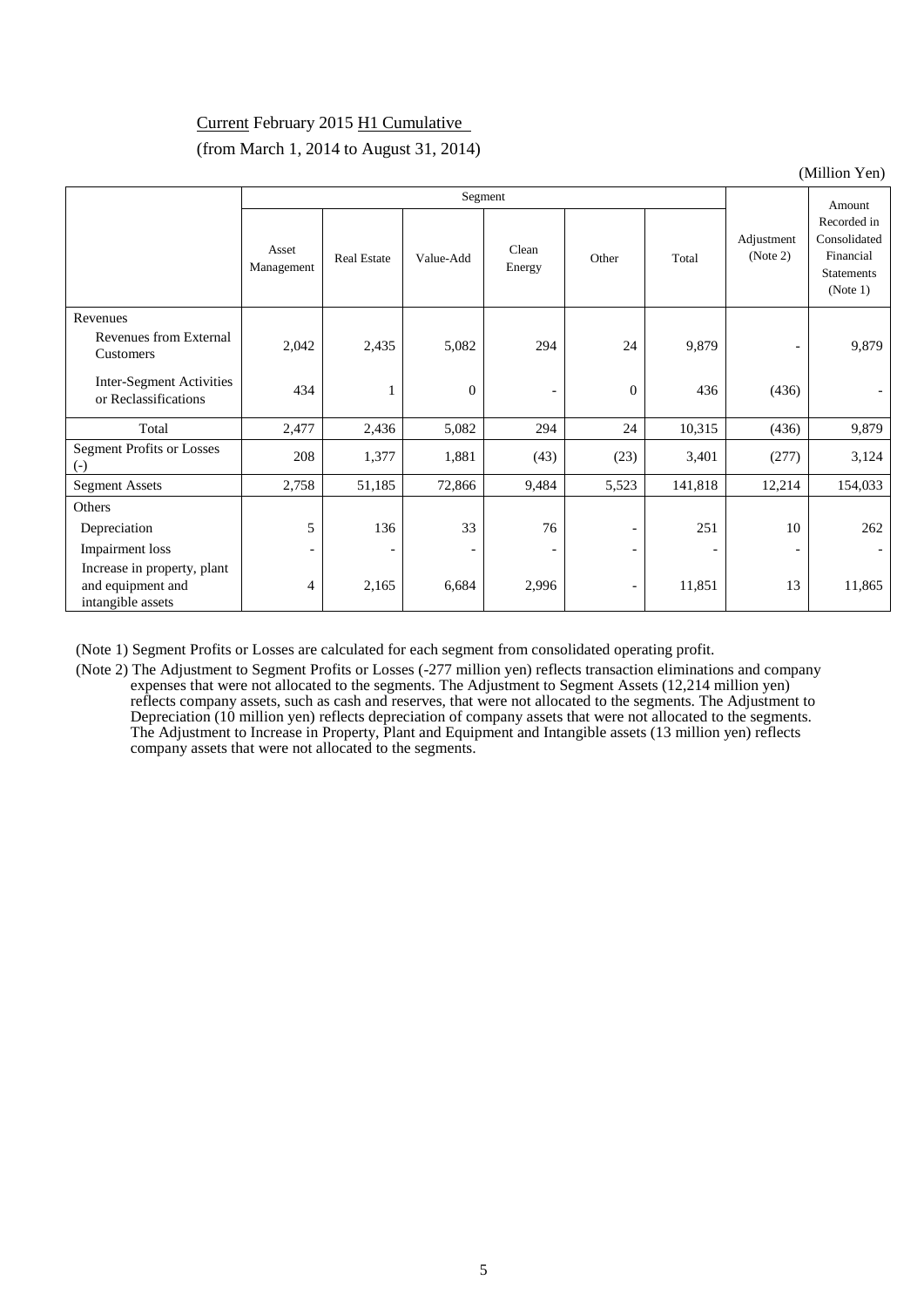### Previous February 2014 Q2 (from June 1, 2013 to August 31, 2013)

|                                                                       |                          |                          |                          |                          |                          |                          |                          | (Million Yen)                                                             |
|-----------------------------------------------------------------------|--------------------------|--------------------------|--------------------------|--------------------------|--------------------------|--------------------------|--------------------------|---------------------------------------------------------------------------|
|                                                                       |                          |                          |                          | Segment                  |                          |                          |                          | Amount                                                                    |
|                                                                       | Asset<br>Management      | <b>Real Estate</b>       | Value-Add                | Clean<br>Energy          | Other                    | Total                    | Adjustment<br>(Note 2)   | Recorded in<br>Consolidated<br>Financial<br><b>Statements</b><br>(Note 1) |
| Revenues<br>Revenues from External<br>Customers                       | 980                      | 2,003                    | 6,273                    | 43                       | 261                      | 9,562                    | $\overline{\phantom{a}}$ | 9,562                                                                     |
| <b>Inter-Segment Revenues</b><br>or Reclassifications                 | 269                      | $\theta$                 | $\theta$                 | 3                        | $\overline{\phantom{a}}$ | 273                      | (273)                    |                                                                           |
| Total                                                                 | 1,250                    | 2,003                    | 6,273                    | 46                       | 261                      | 9,836                    | (273)                    | 9,562                                                                     |
| <b>Segment Profits or Losses</b><br>$(-)$                             | 277                      | 482                      | 775                      | (58)                     | 127                      | 1,604                    | (128)                    | 1,475                                                                     |
| <b>Segment Assets</b>                                                 | 2,758                    | 29,863                   | 40,962                   | 1,723                    | 5,743                    | 81,052                   | 7,032                    | 88,085                                                                    |
| Others                                                                |                          |                          |                          |                          |                          |                          |                          |                                                                           |
| Depreciation                                                          | 2                        | 54                       | 3                        | $\overline{2}$           |                          | 62                       | 4                        | 66                                                                        |
| Impairment loss                                                       | $\overline{\phantom{a}}$ | $\overline{\phantom{a}}$ | $\overline{\phantom{a}}$ | $\overline{\phantom{a}}$ | $\overline{\phantom{a}}$ | $\overline{\phantom{a}}$ | $\overline{\phantom{a}}$ |                                                                           |
| Increase in property, plant<br>and equipment and<br>intangible assets | $\overline{0}$           | 877                      | $\overline{\phantom{a}}$ | 565                      | $\mathbf{0}$             | 1,442                    | $\overline{c}$           | 1,445                                                                     |

(Note 1) Segment Profits or Losses are calculated for each segment from consolidated operating profit.

(Note 2) The Adjustment to Segment Profits or Losses (-128 million yen) reflects transaction eliminations and company expenses that were not allocated to the segments. The Adjustment to Segment Assets (7,032 million yen) reflects company assets, such as cash and reserves, that were not allocated to the segments. The Adjustment to Depreciation (4 million yen) reflects depreciation of company assets that were not allocated to the segments. The Adjustment to Increase in Property, Plant and Equipment and Intangible assets (2 million yen) reflects company assets that were not allocated to the segments.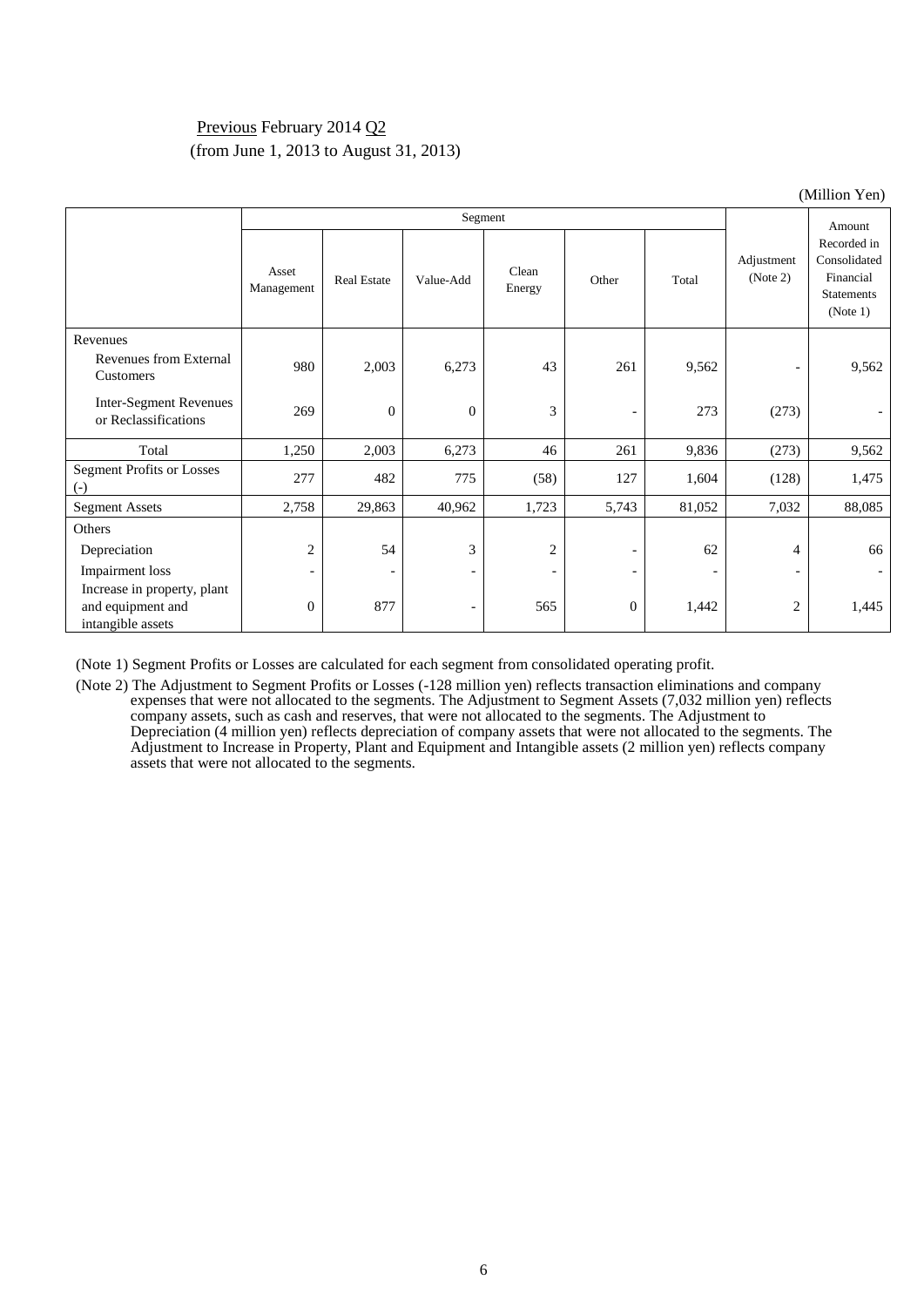### Current February 2015 Q2 (from June 1, 2014 to August 31, 2014)

|                                                                       |                     |                          |                          |                          |                          |                          |                          | $\text{UMLI}$ of $\text{U}$                                               |
|-----------------------------------------------------------------------|---------------------|--------------------------|--------------------------|--------------------------|--------------------------|--------------------------|--------------------------|---------------------------------------------------------------------------|
|                                                                       |                     |                          |                          | Amount                   |                          |                          |                          |                                                                           |
|                                                                       | Asset<br>Management | <b>Real Estate</b>       | Value-Add                | Clean<br>Energy          | Other                    | Total                    | Adjustment<br>(Note 2)   | Recorded in<br>Consolidated<br>Financial<br><b>Statements</b><br>(Note 1) |
| Revenues                                                              |                     |                          |                          |                          |                          |                          |                          |                                                                           |
| <b>Revenues from External</b><br>Customers                            | 946                 | 1,112                    | 1,117                    | 169                      | $\overline{4}$           | 3,351                    | $\overline{\phantom{a}}$ | 3,351                                                                     |
| Inter-Segment Activities<br>or Reclassifications                      | 184                 | $\theta$                 | $\theta$                 | $\overline{\phantom{a}}$ |                          | 185                      | (185)                    |                                                                           |
| Total                                                                 | 1,131               | 1,113                    | 1,118                    | 169                      | $\overline{4}$           | 3,536                    | (185)                    | 3,351                                                                     |
| <b>Segment Profits or Losses</b><br>$(-)$                             |                     | 546                      | 469                      | (1)                      | (19)                     | 996                      | (108)                    | 888                                                                       |
| <b>Segment Assets</b>                                                 | 2,758               | 51,185                   | 72,866                   | 9,484                    | 5,523                    | 141,818                  | 12,214                   | 154,033                                                                   |
| Others                                                                |                     |                          |                          |                          |                          |                          |                          |                                                                           |
| Depreciation                                                          | 2                   | 69                       | 16                       | 41                       | $\overline{\phantom{a}}$ | 129                      | 5                        | 135                                                                       |
| Impairment loss                                                       | -                   | $\overline{\phantom{a}}$ | $\overline{\phantom{a}}$ | $\overline{\phantom{a}}$ | $\overline{\phantom{a}}$ | $\overline{\phantom{a}}$ | $\overline{\phantom{a}}$ |                                                                           |
| Increase in property, plant<br>and equipment and<br>intangible assets | $\overline{0}$      | 1,023                    | 14                       | 1,368                    | $\overline{\phantom{a}}$ | 2,408                    | $\theta$                 | 2,408                                                                     |

(Note 1) Segment Profits or Losses are calculated for each segment from consolidated operating profit.

(Note 2) The Adjustment to Segment Profits or Losses (-108 million yen) reflects transaction eliminations and company expenses that were not allocated to the segments. The Adjustment to Segment Assets (12,214 million yen) reflects company assets, such as cash and reserves, that were not allocated to the segments. The Adjustment to Depreciation (5 million yen) reflects depreciation of company assets that were not allocated to the segments. The Adjustments to Increase in Property, Plant and Equipment and Intangible assets (0 million yen) reflects company assets that were not allocated to the segments.

(Million Yen)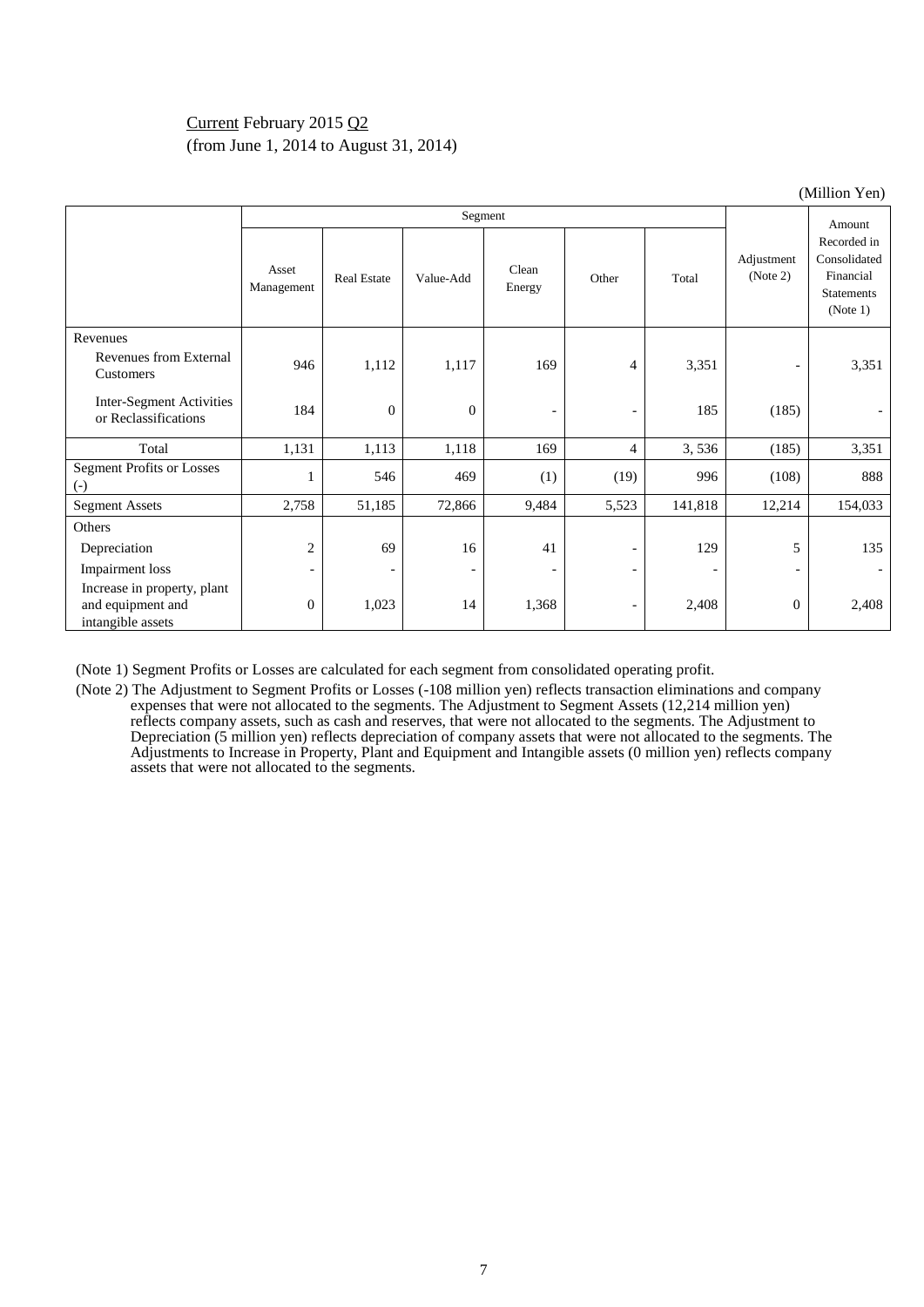# **Consolidated Balance Sheet**

|                                           |                | (Million Yen)  |
|-------------------------------------------|----------------|----------------|
|                                           | Feb 14         | Feb 15 H1      |
|                                           | (Feb 28, 2014) | (Aug 31, 2014) |
| <b>Assets</b>                             |                |                |
| <b>Current Assets</b>                     |                |                |
| Cash and cash equivalents                 | 24,991         | 20,264         |
| Trade notes and accounts receivable       | 451            | 591            |
| Operational investments in loans          | 1.100          | 2,100          |
| Operational investments in securities     | 3,583          | 1,657          |
| Real estate for sale                      | 54,084         | 86,288         |
| Deferred tax assets                       | 576            | 609            |
| <b>Others</b>                             | 1,384          | 1,597          |
| Less: allowance for doubtful accounts     | (410)          | (422)          |
| <b>Total Current Assets</b>               | 85,761         | 112,688        |
| <b>Fixed Assets</b>                       |                |                |
| <b>Property, Plant and Equipment</b>      |                |                |
| Land                                      | 12,433         | 20,108         |
| Others (net)                              | 8,867          | 12,784         |
| <b>Total Tangible Assets</b>              | 21,300         | 32,892         |
| <b>Intangible Assets</b>                  |                |                |
| Goodwill                                  | 2,221          | 2,151          |
| Leasehold rights                          | 392            | 392            |
| Others                                    | 71             | 88             |
| <b>Total Intangible Assets</b>            | 2,686          | 2,632          |
| <b>Investments and Other Assets</b>       |                |                |
| Investments in securities                 | 4,278          | 4,578          |
| Long-term loans receivable                | 13             | 12             |
| Deferred tax assets                       | 222            | 219            |
| <b>Others</b>                             | 780            | 1,104          |
| Less: allowance for doubtful accounts     | (97)           | (96)           |
| <b>Total Investments and Other Assets</b> | 5,196          | 5,819          |
| <b>Total Fixed Assets</b>                 | 29,183         | 41,344         |
| <b>Total Assets</b>                       | 114,944        | 154,033        |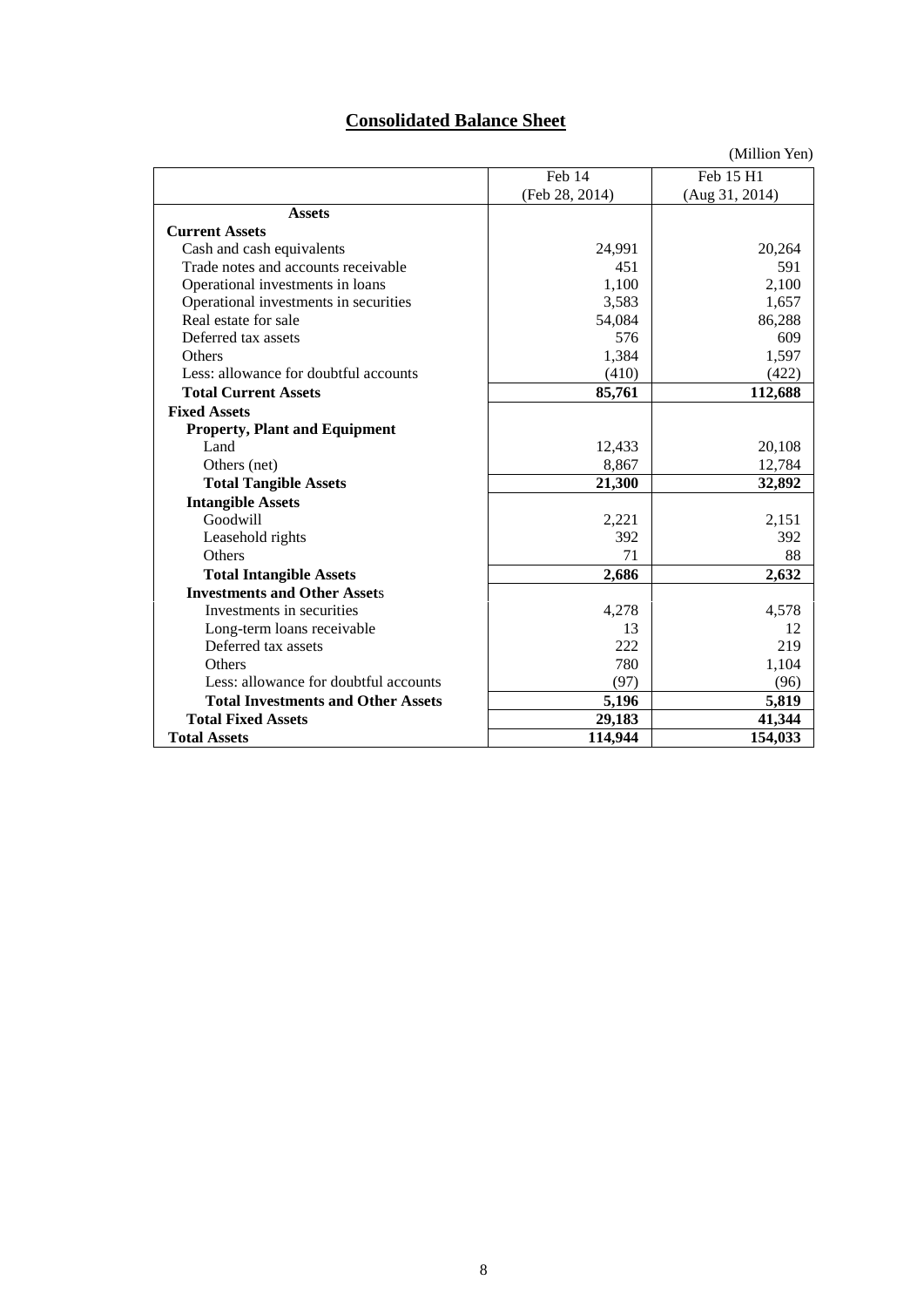(Million Yen)

|                                              | Feb 14         | Feb 15 H1           |
|----------------------------------------------|----------------|---------------------|
|                                              | (Feb 28, 2014) | (Aug 31, 2014)      |
| <b>Liabilities</b>                           |                |                     |
| <b>Current Liabilities</b>                   |                |                     |
| Trade notes and accounts payable             | 132            | 178                 |
| Short-term borrowings                        | 950            | 1,454               |
| Short-term non-recourse loans                |                | 48                  |
| Long-term borrowings (due within one year)   | 3,123          | 3,231               |
| Long-term non-recourse loans (due within     | 428            |                     |
| one year)                                    |                | 1,230               |
| Income taxes payable                         | 96             | 120                 |
| Deferred tax liabilities                     | 24             | 32                  |
| Accrued bonuses                              | 14             | 118                 |
| Other current liabilities                    | 2,817          | 3,196               |
| <b>Total Current Liabilities</b>             | 7,588          | 9,610               |
| <b>Long-Term Liabilities</b>                 |                |                     |
| Non-recourse bonds                           |                | 100                 |
| Long-term borrowings                         | 26,126         | 52,342              |
| Long-term non-recourse loans                 | 24,178         | 30,745              |
| Deferred tax liabilities                     | 1,213          | 1,214               |
| Long-term security deposits received         | 4,770          | 6,531               |
| Negative goodwill                            | 180            | 135                 |
| Other long-term liabilities                  | 44             | 73                  |
| <b>Total Long-Term Liabilities</b>           | 56,513         | 91,143              |
| <b>Total Liabilities</b>                     | 64,102         | 100,754             |
| <b>Net Assets</b>                            |                |                     |
| <b>Shareholders' Equity</b>                  |                |                     |
| Capital                                      | 26,443         | 26,446              |
| Capital reserve                              | 10,808         | 10,817              |
| Retained earnings                            | 10,891         | 12,933              |
| Treasury stock                               | (92)           | (82)                |
| <b>Total Shareholders' Equity</b>            | 48,050         | $\overline{50,}114$ |
| <b>Accumulated Other Comprehensive</b>       |                |                     |
| <b>Income</b>                                |                |                     |
| Unrealized gain on other securities, net     | 400            | 561                 |
| Deferred loss on hedges                      |                | (28)                |
| Foreign currency translation adjustment      | 9              | 7                   |
| <b>Total Accumulated Other Comprehensive</b> |                |                     |
| <b>Income</b>                                | 409            | 539                 |
| <b>Stock Options</b>                         | 121            | 182                 |
| <b>Minority Interests</b>                    | 2,261          | 2,441               |
| <b>Total Net Assets</b>                      | 50,842         | 53,278              |
| <b>Total Liabilities and Net Assets</b>      | 114,944        | 154,033             |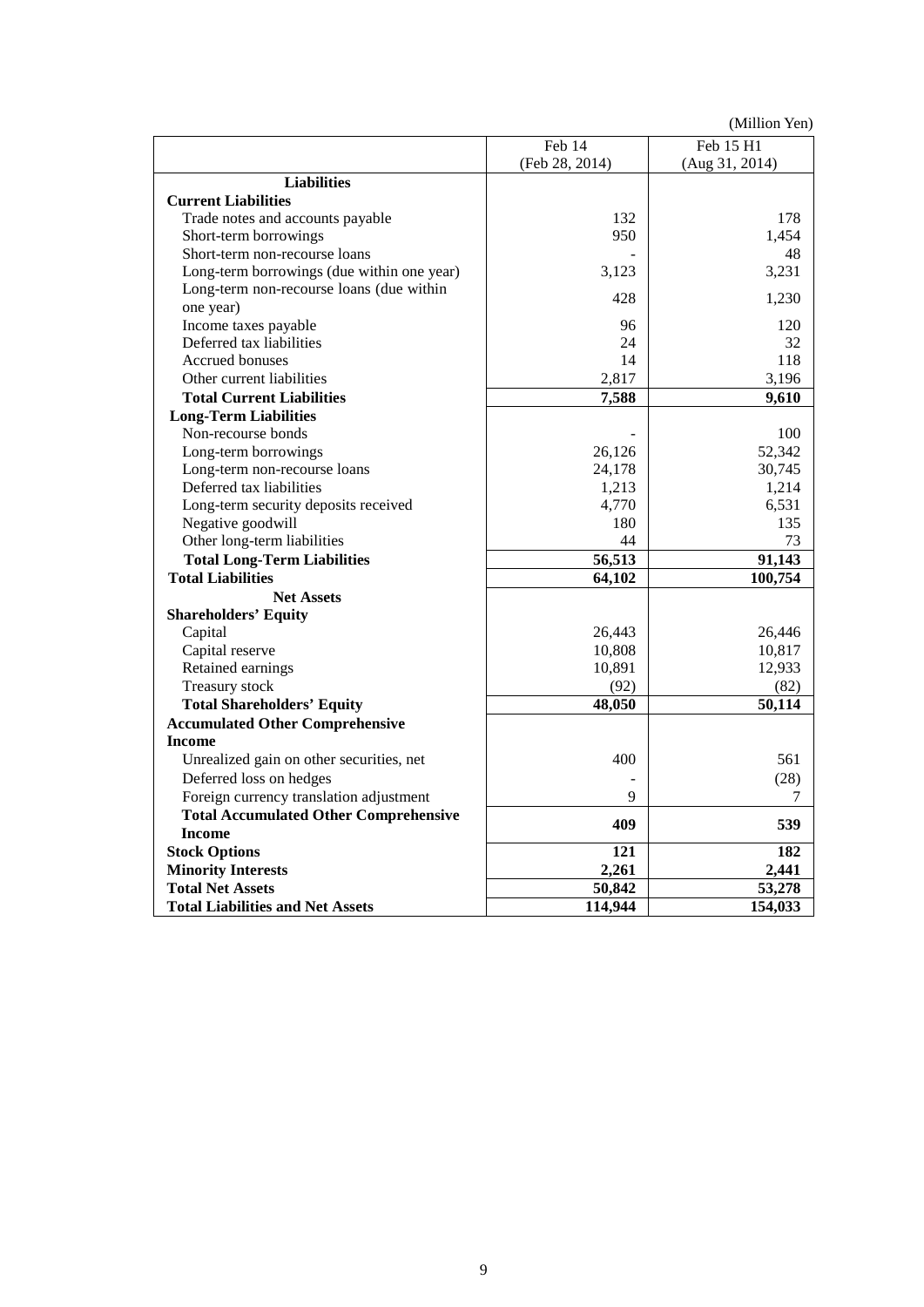| <b>H1 Cumulative Consolidated Income Statement</b> |  |
|----------------------------------------------------|--|
|----------------------------------------------------|--|

|                                                 |                    | (Million Yen)      |
|-------------------------------------------------|--------------------|--------------------|
|                                                 | Feb 14 H1          | Feb 15 H1          |
|                                                 | (from Mar 1, 2013) | (from Mar 1, 2014) |
|                                                 | to Aug 31, 2013)   | to Aug 31, 2014)   |
| <b>Revenues</b>                                 | 20,586             | 9,879              |
| <b>Cost of Goods Sold</b>                       | 16,645             | 4,769              |
| <b>Gross Profit</b>                             | 3,940              | 5,110              |
| SG&A                                            | 1,697              | 1,986              |
| <b>Operating Profit</b>                         | 2,243              | 3,124              |
| <b>Non-Operating Profit</b>                     |                    |                    |
| Interest income                                 | 1                  | 2                  |
| Dividend income                                 | 11                 | 10                 |
| Amortization of negative goodwill               | 45                 | 45                 |
| Others                                          | 10                 | 10                 |
| <b>Total Non-Operating Profit</b>               | 69                 | 69                 |
| <b>Non-Operating Expenses</b>                   |                    |                    |
| Interest on debt                                | 136                | 423                |
| Others                                          | 17                 | 55                 |
| <b>Total Non-Operating Expenses</b>             | 154                | 478                |
| <b>Recurring Profit</b>                         | 2,157              | 2,715              |
| <b>Extraordinary Gain</b>                       |                    |                    |
| Gain on sales of investment securities          | 204                |                    |
| Receipt of share trading proceeds               | 434                |                    |
| Others                                          | 33                 |                    |
| <b>Total Extraordinary Gain</b>                 | 673                |                    |
| <b>Profit before Income Taxes</b>               | 2,831              | 2,715              |
| Income taxes – current                          | 46                 | 193                |
| <b>Income taxes - deferred</b>                  | (0)                | (37)               |
| <b>Total income taxes</b>                       | 46                 | 155                |
| <b>Profit before Gain on Minority Interests</b> | 2,784              | 2,560              |
| <b>Gain on Minority Interests</b>               | 29                 | 68                 |
| <b>Net Income</b>                               | 2,755              | 2,491              |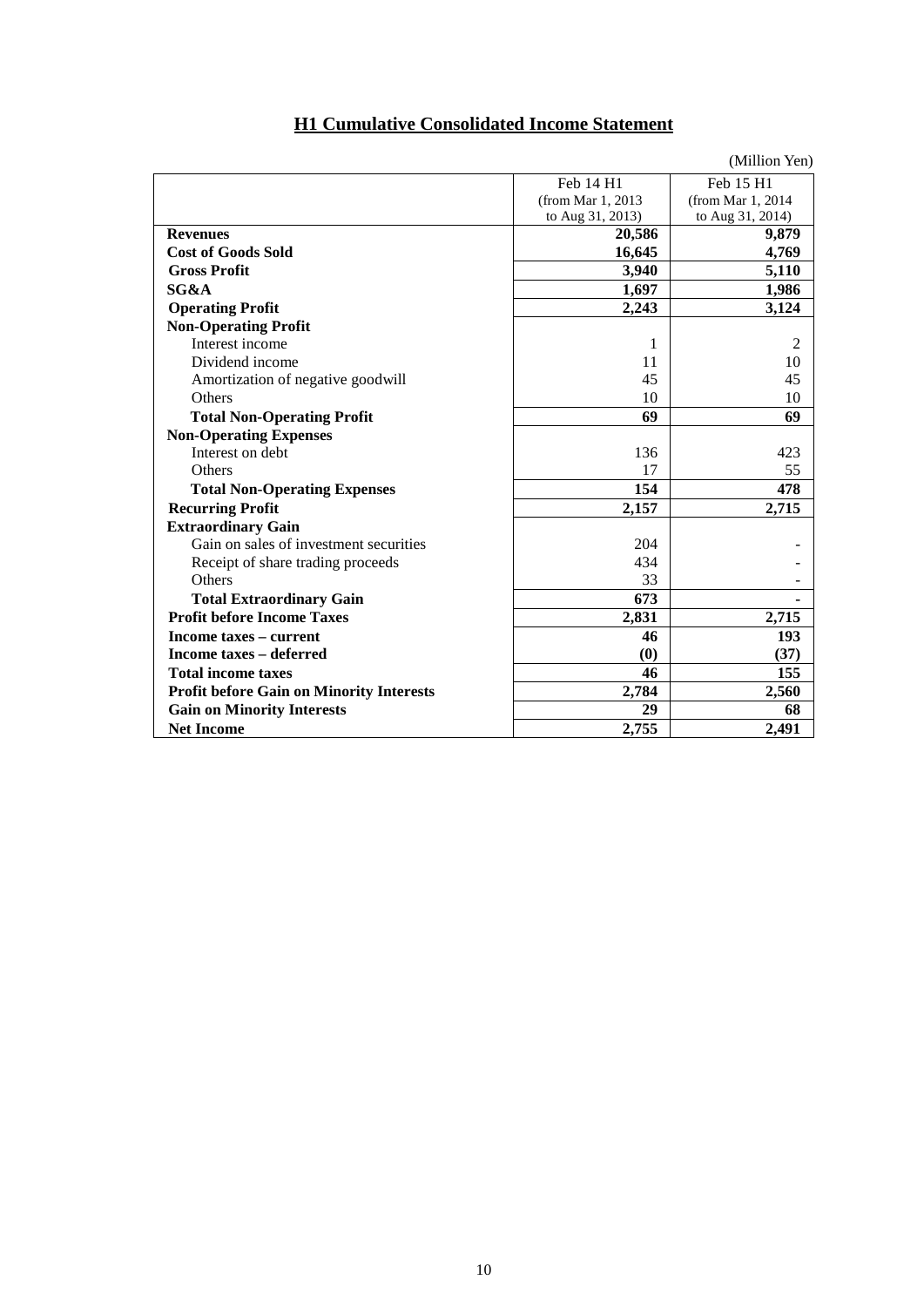# **Q2 Consolidated Income Statement**

|                                                 |                     | (Million Yen)       |
|-------------------------------------------------|---------------------|---------------------|
|                                                 | Feb 14 Q2           | Feb 15 Q2           |
|                                                 | (from June 1, 2013) | (from June 1, 2014) |
|                                                 | to Aug 31, 2013)    | to Aug 31, 2014)    |
| <b>Revenues</b>                                 | 9,562               | 3,531               |
| <b>Cost of Goods Sold</b>                       | 7,260               | 1,498               |
| <b>Gross Profit</b>                             | 2,302               | 1,852               |
| SG&A                                            | 827                 | 964                 |
| <b>Operating Profit</b>                         | 1,475               | 888                 |
| <b>Non-Operating Profit</b>                     |                     |                     |
| Interest income                                 | 1                   | 1                   |
| Dividend income                                 | $\overline{c}$      | 6                   |
| Amortization of negative goodwill               | 22                  | 22                  |
| Others                                          | 6                   | 8                   |
| <b>Total Non-Operating Profit</b>               | 32                  | 38                  |
| <b>Non-Operating Expenses</b>                   |                     |                     |
| Interest on debt                                | 78                  | 239                 |
| Others                                          | 14                  | 27                  |
| <b>Total Non-Operating Expenses</b>             | 92                  | 267                 |
| <b>Recurring Profit</b>                         | 1,415               | 659                 |
| <b>Extraordinary Gain</b>                       |                     |                     |
| Gain on sales of investment securities          | 5                   |                     |
| Others                                          | $\mathbf{0}$        |                     |
| <b>Total Extraordinary Gain</b>                 | 5                   |                     |
| <b>Profit before Income Taxes</b>               | 1,421               | 659                 |
| Income taxes – current                          | 31                  | 45                  |
| <b>Income taxes - deferred</b>                  | (0)                 | (37)                |
| <b>Total income taxes</b>                       | 31                  | 8                   |
| <b>Profit before Gain on Minority Interests</b> | 1,389               | 651                 |
| <b>Gain on Minority Interests</b>               | (5)                 | 24                  |
| <b>Net Income</b>                               | 1,395               | 626                 |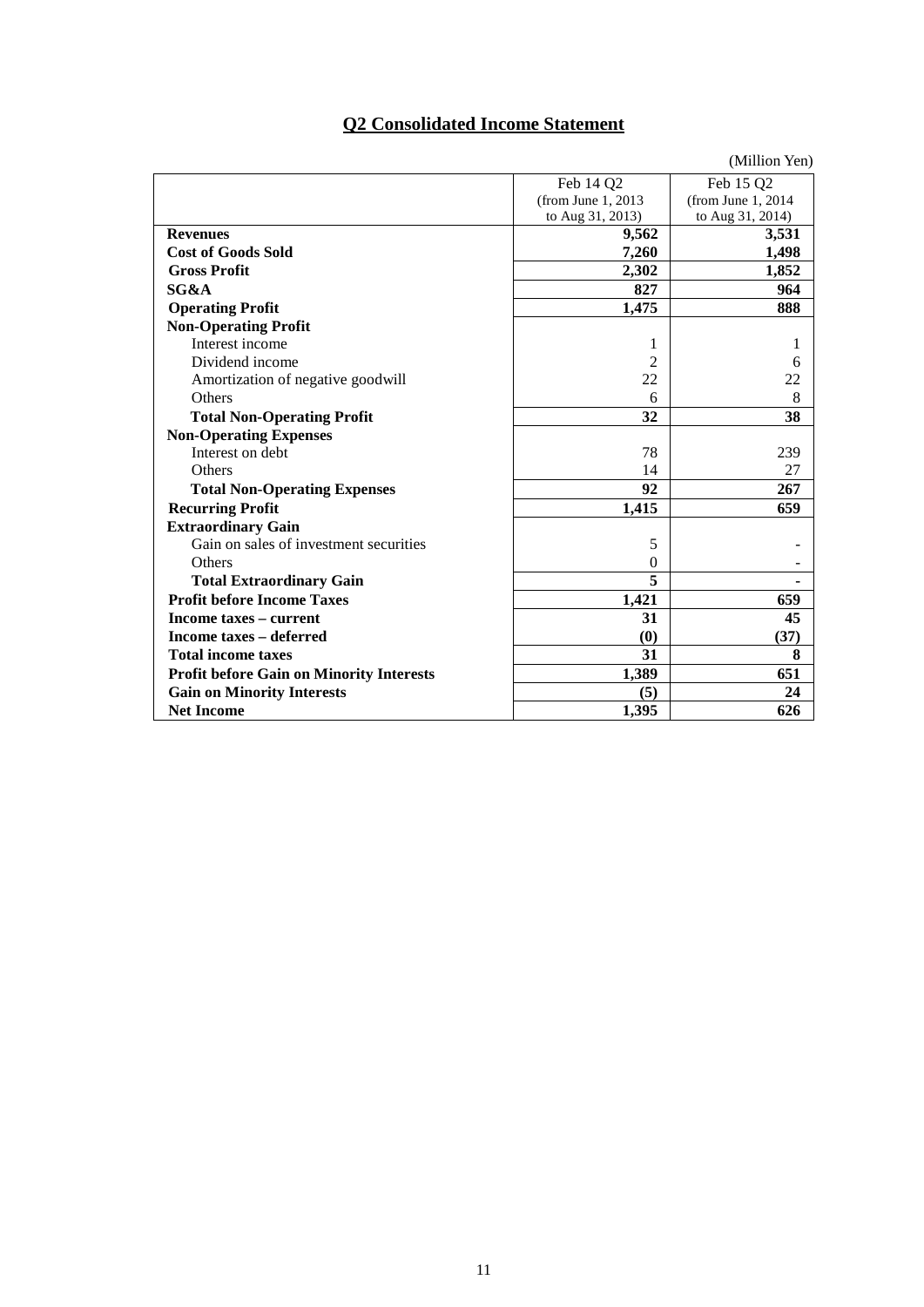|                                                                |                    | (Million Yen)         |
|----------------------------------------------------------------|--------------------|-----------------------|
|                                                                | Feb 14 H1          | Feb 15 H1             |
|                                                                | (from Mar 1, 2013) | (from Mar $1, 2014$ ) |
|                                                                | to Aug 31, 2013)   | to Aug 31, 2014)      |
| <b>Profit before Gain on Minority Interests</b>                | 2,784              | 2,560                 |
| <b>Other Comprehensive Income</b>                              |                    |                       |
| Valuation gain on other securities                             | (107)              | 294                   |
| Deferred loss on hedges                                        |                    | (28)                  |
| Foreign currency translation adjustment                        | (125)              | (6)                   |
| <b>Total Other Comprehensive Income</b>                        | (233)              | 259                   |
| <b>Comprehensive Income</b>                                    | 2,551              | 2.819                 |
| (Breakdown)                                                    |                    |                       |
| Comprehensive income for shareholders of the<br>parent company | 2,727              | 2,621                 |
| Comprehensive income for minority interests                    | (176)              | 198                   |

# **H1 Cumulative Consolidated Statement of Comprehensive Income**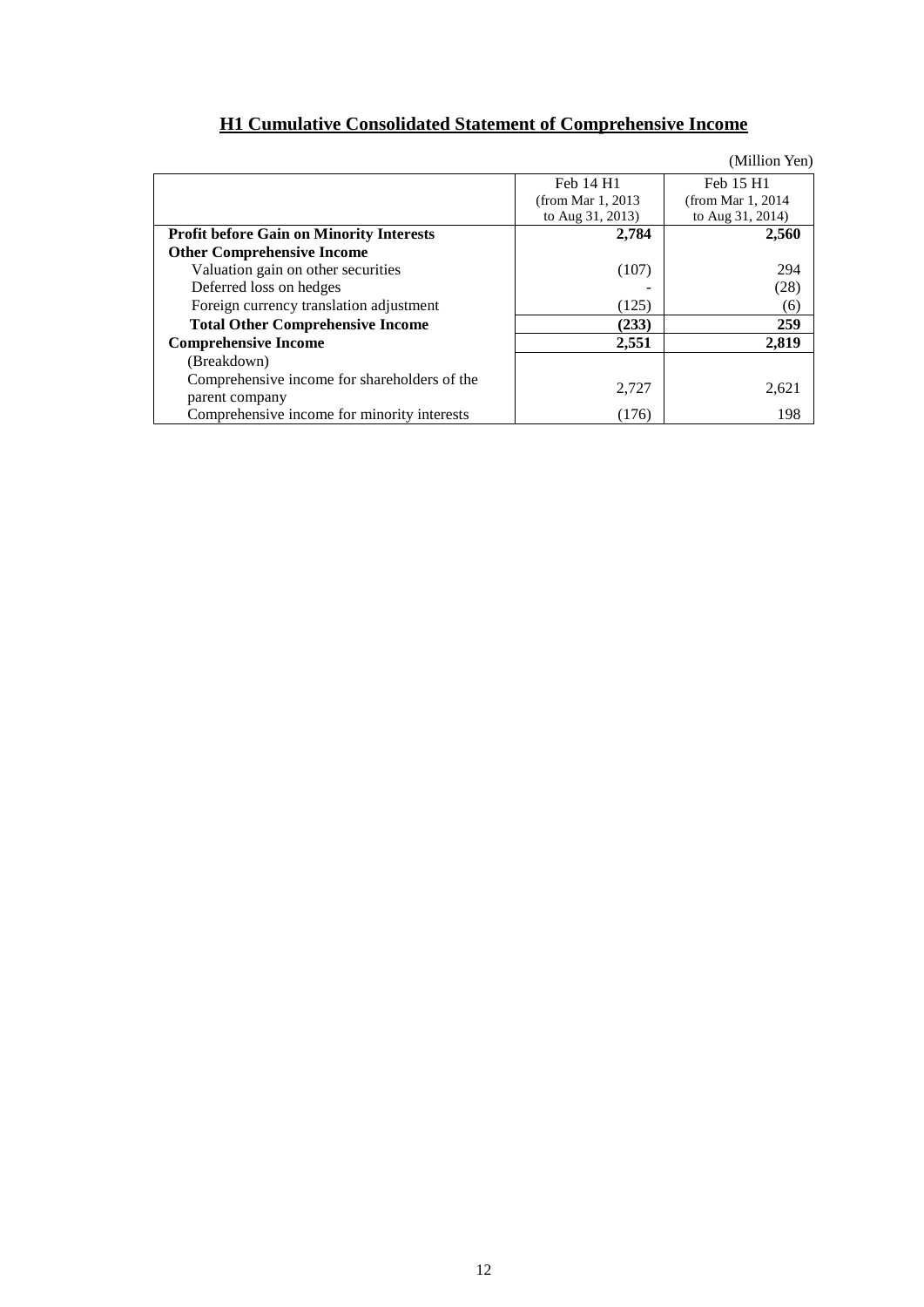# **Q2 Consolidated Statement of Comprehensive Income**

|                                                                |                     | (Million Yen)       |
|----------------------------------------------------------------|---------------------|---------------------|
|                                                                | Feb 14 Q2           | Feb 15 Q2           |
|                                                                | (From June 1, 2013) | (From June 1, 2014) |
|                                                                | To Aug 31, 2013)    | To Aug 31, 2014)    |
| <b>Profit before Gain on Minority Interests</b>                | 1,389               | 651                 |
| <b>Other Comprehensive Income</b>                              |                     |                     |
| Valuation gain on other securities                             | (207)               | 105                 |
| Deferred loss on hedges                                        |                     | (12)                |
| Foreign currency translation adjustment                        | (100)               | (3)                 |
| <b>Total Other Comprehensive Income</b>                        | (307)               | 90                  |
| <b>Comprehensive Income</b>                                    | 1,081               | 741                 |
| (Breakdown)                                                    |                     |                     |
| Comprehensive income for shareholders of the<br>parent company | 1,154               | 718                 |
| Comprehensive income for minority interests                    | (72)                | 23                  |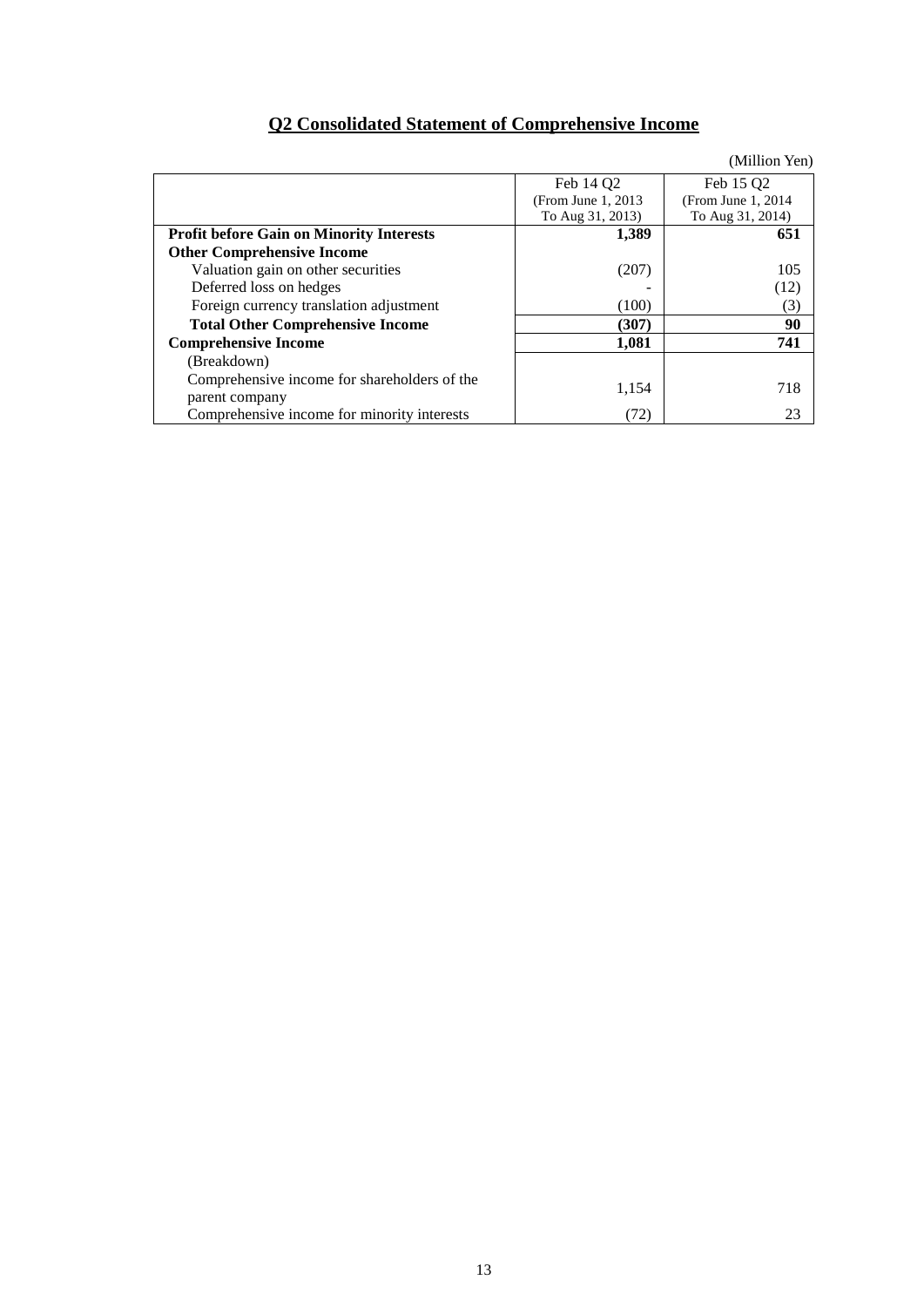|                                                                 |                    | (Million Yen)      |
|-----------------------------------------------------------------|--------------------|--------------------|
|                                                                 | Feb 14 H1          | Feb 15 H1          |
|                                                                 | (from Mar 1, 2013) | (from Mar 1, 2014) |
|                                                                 | to Aug 31, 2013)   | to Aug 31, 2014)   |
| <b>Cash Flows from Operating Activities:</b>                    |                    |                    |
| Income before income taxes                                      | 2,831              | 2,715              |
| Depreciation                                                    | 124                | 256                |
| Share-based compensation expenses                               | 39                 | 66                 |
| Amortization of goodwill                                        | 69                 | 69                 |
| Amortization of negative goodwill                               | (45)               | (45)               |
| Increase (decrease) in accrued bonuses                          | 18                 | 104                |
| Increase (decrease) in allowance for doubtful<br>accounts       | 34                 | 14                 |
| Interest and dividend income                                    | (13)               | (13)               |
| Interest on debt                                                | 136                | 423                |
| Loss (gain) on sales of investment securities                   |                    |                    |
| Decrease (increase) in trading notes and receivable             | (204)              |                    |
|                                                                 | 66                 | (140)              |
| Decrease (increase) in operating loans receivable               | 200                | (1,000)            |
| Decrease (increase) in operational investments<br>in securities | 693                | 1,098              |
| Loss on valuation of investment securities                      | 14                 |                    |
| Decrease (increase) in real estate for sale                     | 2,093              | (32,203)           |
| Decrease (increase) in accounts receivable                      | 91                 | 180                |
| Increase (decrease) in accounts payable                         | (83)               | 142                |
| Increase (decrease) in accrued expenses                         | (122)              | (173)              |
| Increase (decrease) in security deposits received               | (22)               | 1,554              |
| Others                                                          | 631                | 22                 |
| Sub-total                                                       | 6,552              | (26,927)           |
| Interest and dividend income received                           | 13                 | 13                 |
| Interest expenses paid                                          | (134)              | (401)              |
| Income taxes paid                                               | (56)               | (22)               |
| <b>Net Cash from (Used for) Operating Activities</b>            | 6,374              | (27, 338)          |

# **H1 Cumulative Consolidated Cash Flow Statement**